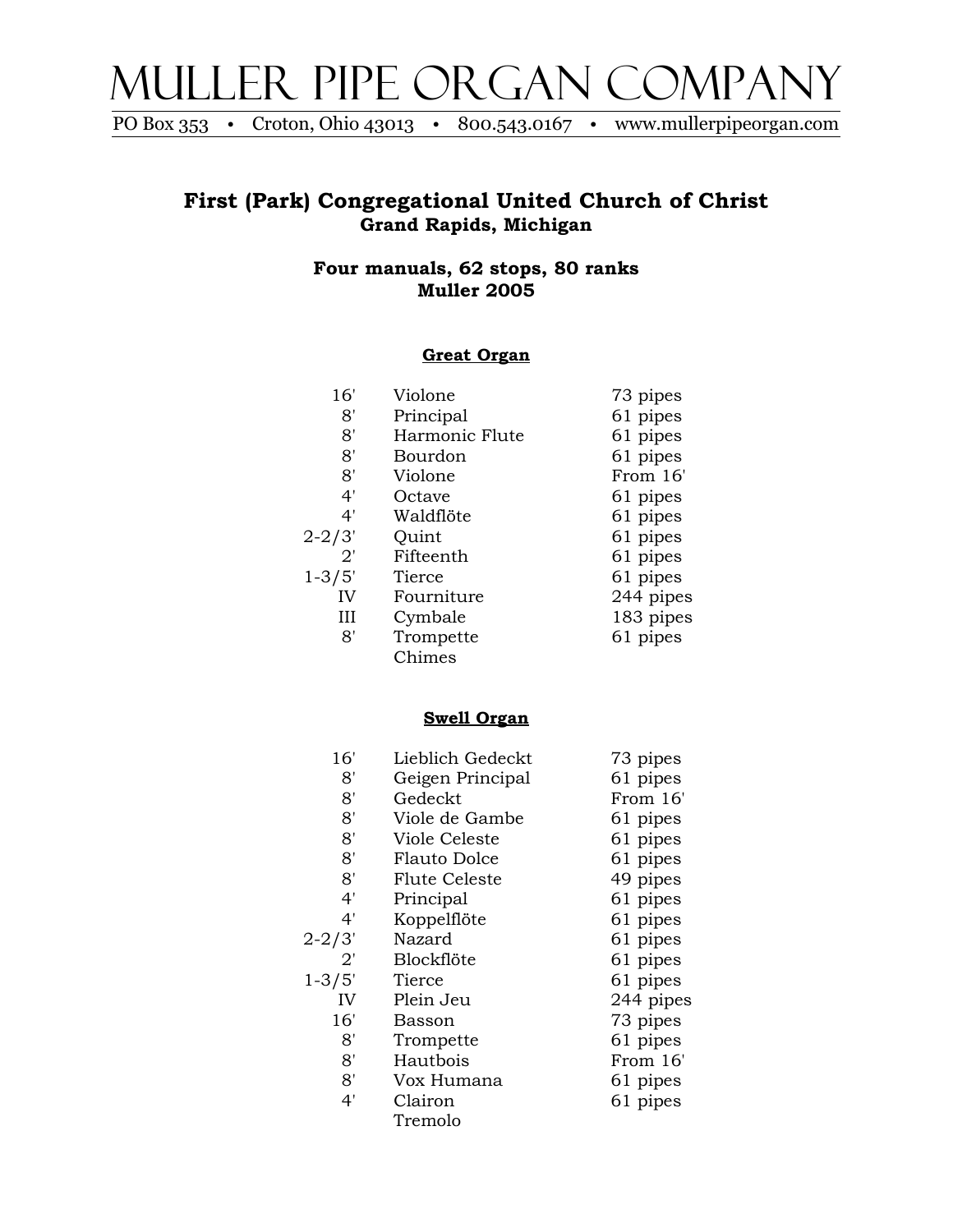#### **Choir Organ**

| 16'          | Dulciana             | 73 pipes  |
|--------------|----------------------|-----------|
| 8'           | Diapason             | 61 pipes  |
| 8'           | Rohrflöte            | 61 pipes  |
| 8'           | Dulciana             | From 16'  |
| 8'           | Unda Maris           | 49 pipes  |
| 4'           | Principal            | 61 pipes  |
| 4'           | Nachthorn            | 61 pipes  |
| $2^{\prime}$ | Doublette            | 61 pipes  |
| $1 - 1/3'$   | Larigot              | 61 pipes  |
| Ш            | Mixture              | 183 pipes |
| 8'           | Krummhorn            | 61 pipes  |
| 4'           | Rohr Schalmei        | 61 pipes  |
| 16'          | Contre Trompette     | 73 pipes  |
| 8'           | Trompette Harmonique | From 16'  |
| 4'           | Clairon              | 61 pipes  |
| 8'           | Trompette en Chamade | From Solo |
|              | Harp                 | 49 bars   |
|              | Carillon             |           |
|              | Tremolo              |           |

## **Solo Organ**

| 8' | Diapason                | 61 pipes  |
|----|-------------------------|-----------|
| 8' | <b>Flauto Mirabilis</b> | 61 pipes  |
| 8' | Gambe                   | 61 pipes  |
| 8' | Gambe Celeste           | 61 pipes  |
| 8' | II Voix Angelique       | 122 pipes |
| 8' | Tuba Magna              | 61 pipes  |
| 8' | French Horn             | 61 pipes  |
| 8' | Clarinet                | 61 pipes  |
| 8' | English Horn            | 61 pipes  |
| 8' | Trompette en Chamade    | 61 pipes  |
|    | Chimes                  |           |
|    | Tremolo                 |           |

# **Antiphonal Organ**

| 8'            | Principal    | 61 pipes  |
|---------------|--------------|-----------|
| י8            | Flute        | 61 pipes  |
| 4'            | Octave       | 61 pipes  |
| 2'            | Super Octave | 61 pipes  |
| <b>III-IV</b> | Mixture      | 232 pipes |